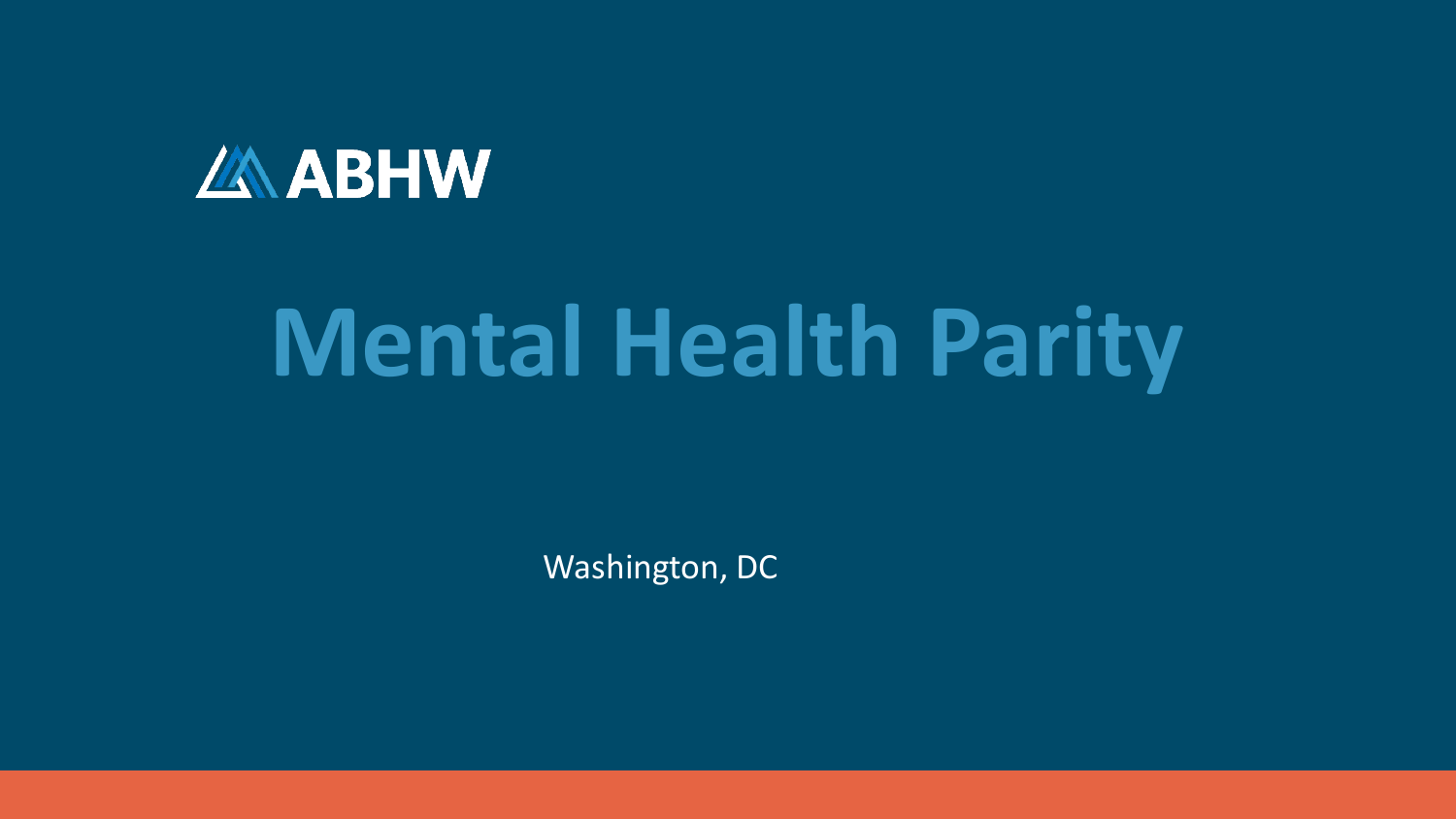# **About ABHW**



The Association for Behavioral Health and Wellness (ABHW) is dedicated to advancing federal policy and educating the public on mental health disorders and addiction care. ABHW is the national voice for payers that manage behavioral health insurance benefits. ABHW member companies provide coverage to over 200 million people in both the public and private sectors to treat mental health disorders, substance use disorders, and other behaviors that impact wellness.

Founded in 1994, ABHW is a respected leader in the behavioral health and medical arena. Poised to effect policy change, ABHW provides thought leadership and advocates for regulations and policies that help provide high quality health care to promote healthy living and improved quality of life.

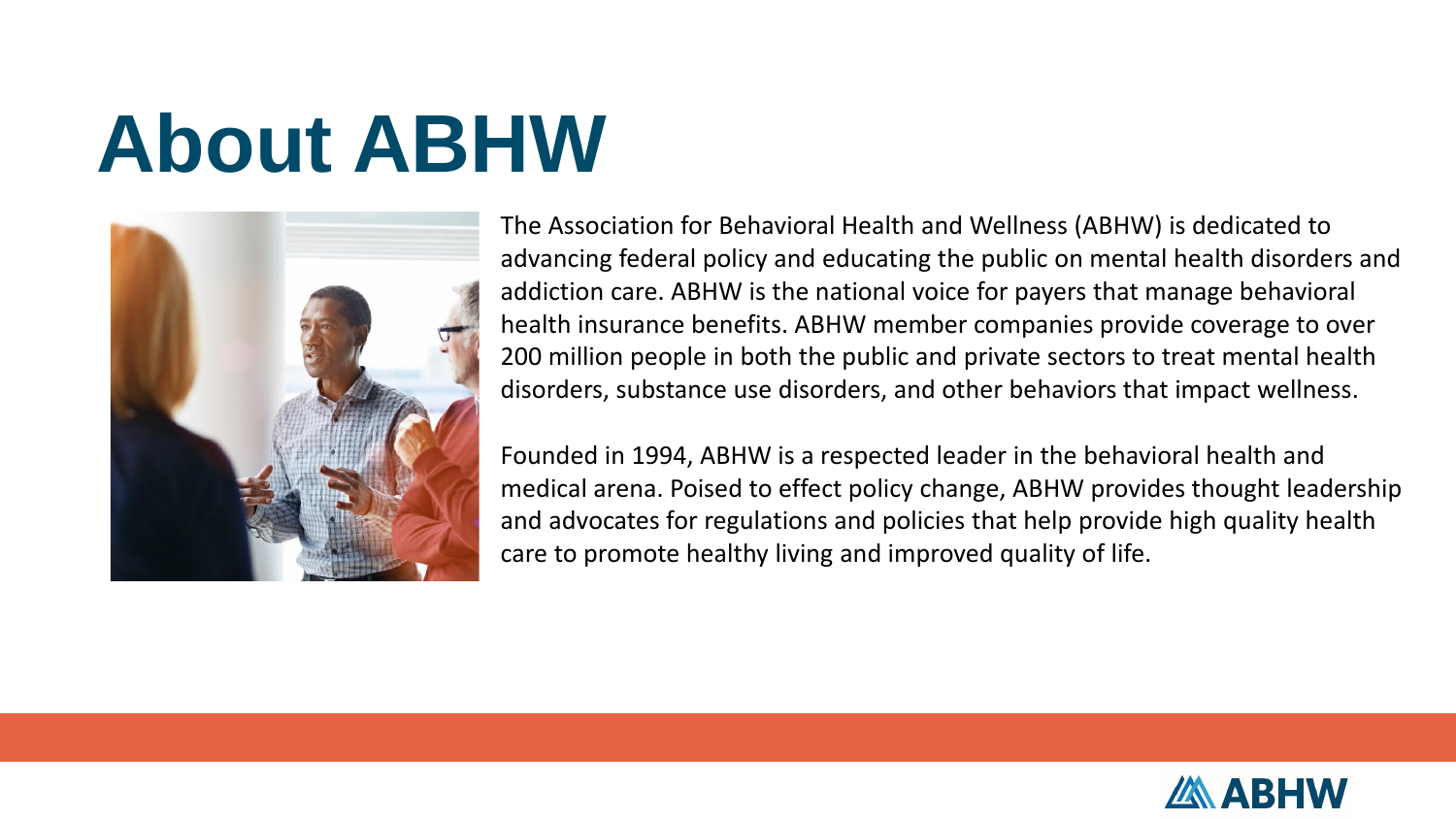# **ABHW Pillars**



- **INCREASE ACCESS**
- **DRIVE INTEGRATION**
- **SUPPORT PREVENTION**
- **RAISE AWARENESS AND REDUCE STIGMA**
- **ADVANCE EVIDENCE-BASED TREATMENT AND QUALITY OUTCOMES**

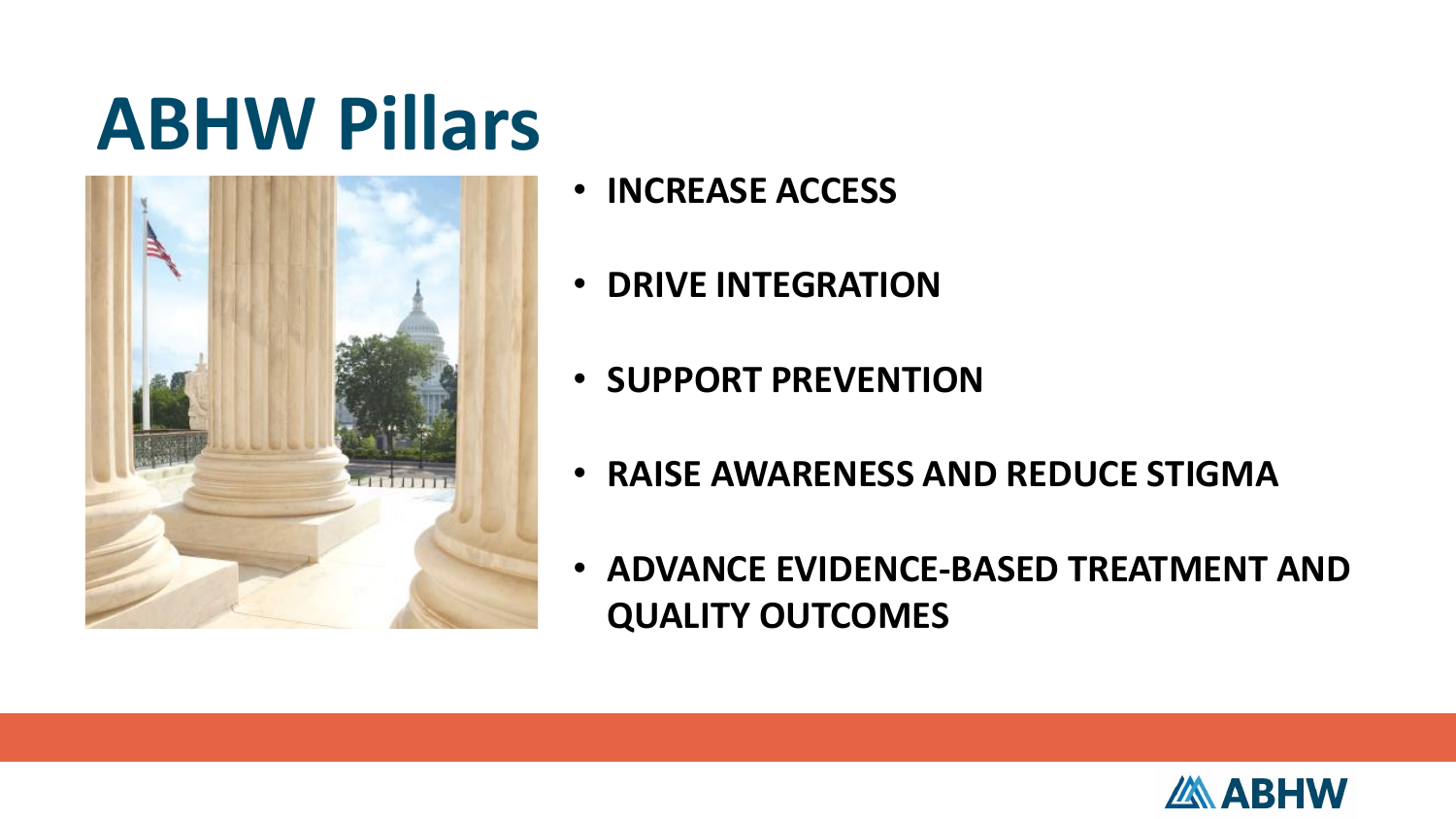# **ABHW Priorities**



- **Mental Health Parity**
- **Telehealth**
- **Medication-Assisted Treatment**
- **Workforce**
- **42 CFR Part 2**

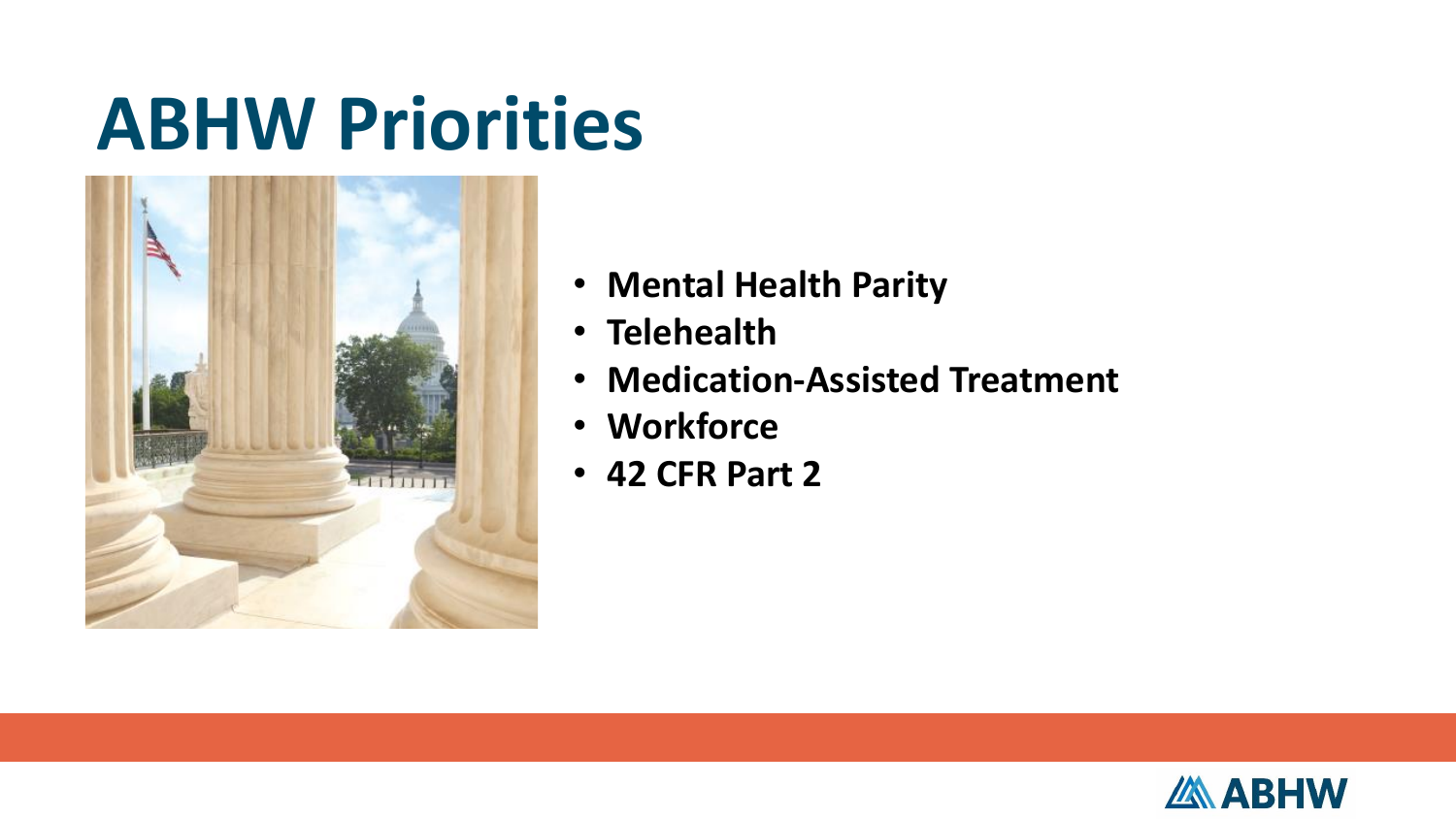#### **Mental Health Parity and Addiction Equity Act (MHPAEA): Overview**

- Mental Health Parity and Addiction Equity Act of 2008 ("MHPAEA") enacted October 3, 2008.
- Requires that financial requirements and treatment limitations on mental health or substance use disorder benefits (MH/SUD) are no more restrictive than those on medical or surgical (med/surg) benefits.
- Facilitates access to mental health and addiction treatment by eliminating discriminatory restrictions on mental health or substance use disorder coverage and other barriers placed on treatment.
- Applies to benefits to treat opioid use disorder and helps to protect access to treatment during the opioid crisis.
- Oversight and enforcement have steadily increased over the years and are now requiring comprehensive, organizational culture changes; analogous to the roll-out and adoption of HIPAA throughout the industry.

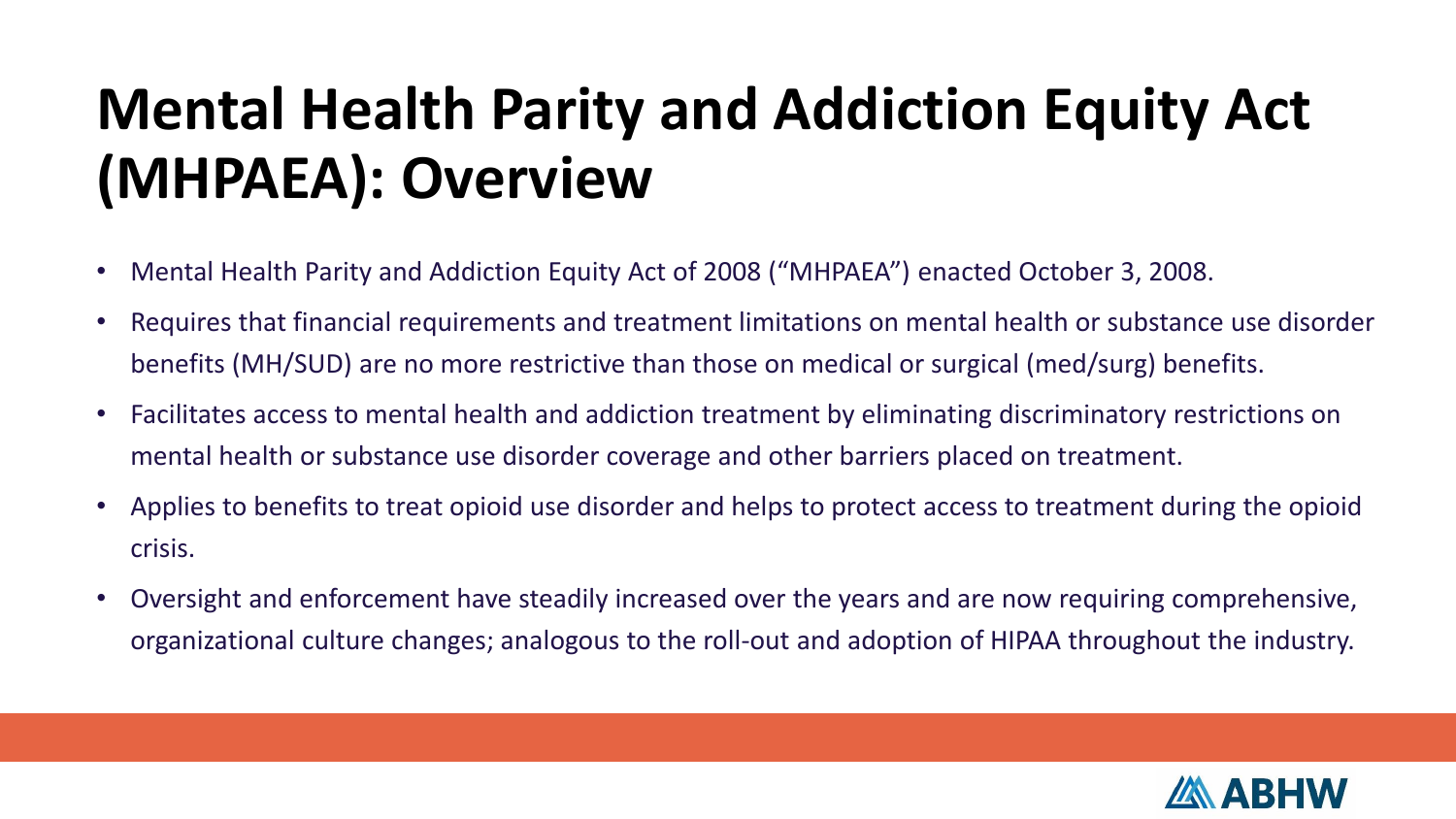### **Nonquantitative Treatment Limitations (NQTLs)**

- The Regulations established both quantitative (QTL) and nonquantitative (NQTL) treatment limitations.
- NQTL- benefit standard not expressed numerically, but otherwise limits the scope or duration of benefits for treatment.
- NQTL can only be imposed on MH/SUD benefits if "process, strategies, evidentiary standards or other factors" are comparable to the medical surgical side.

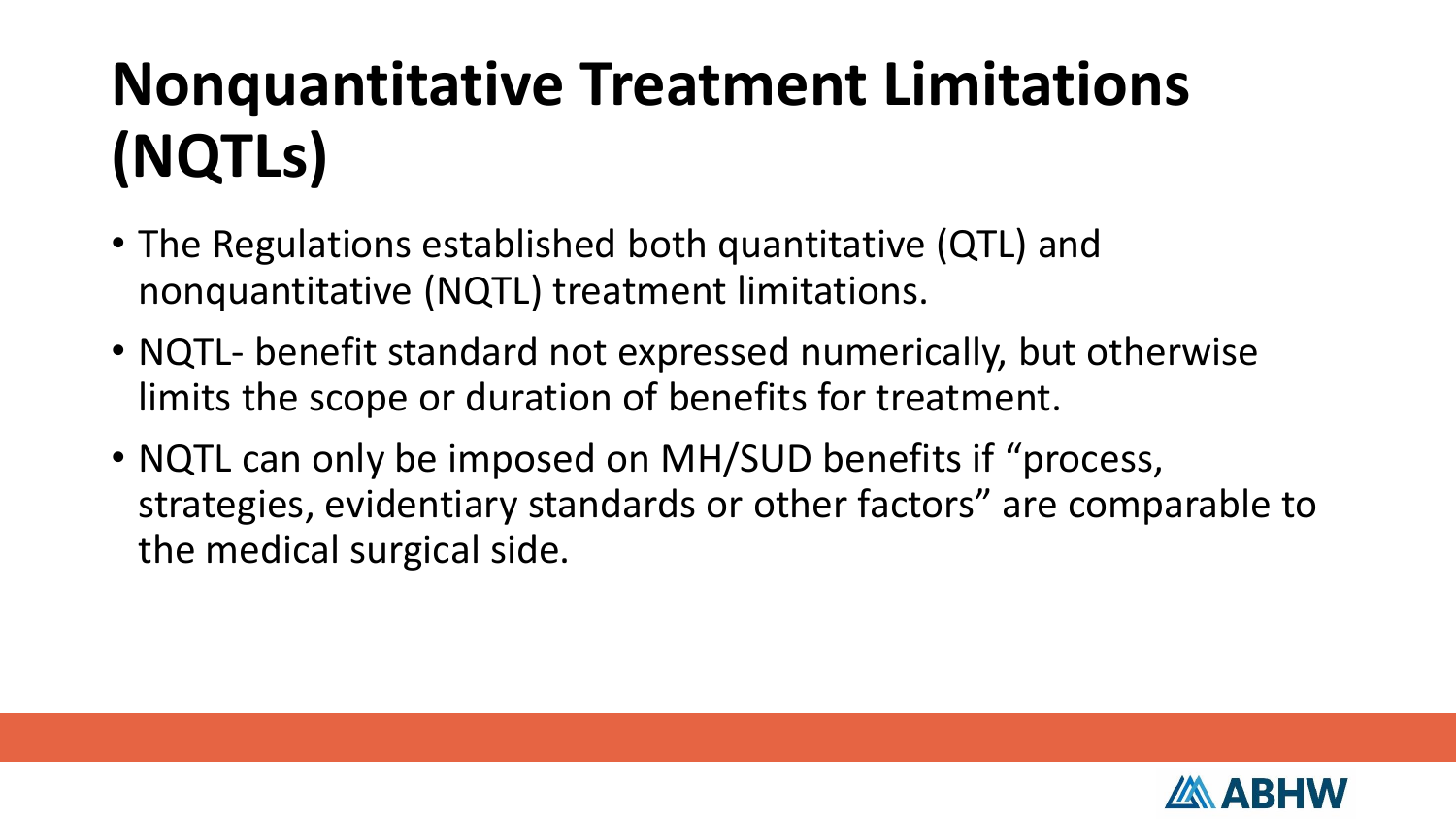#### **Payer Actions for MHPAEA Compliance**

- ABHW and its members have supported MHPAEA since its inception.
- Although ambiguities exist on how to comply with the regulation, our members have not waited to comply.
- Since the passage of the MHPAEA, ABHW member companies have diligently worked to drive consistent interpretation and enforcement of the law across the United States.

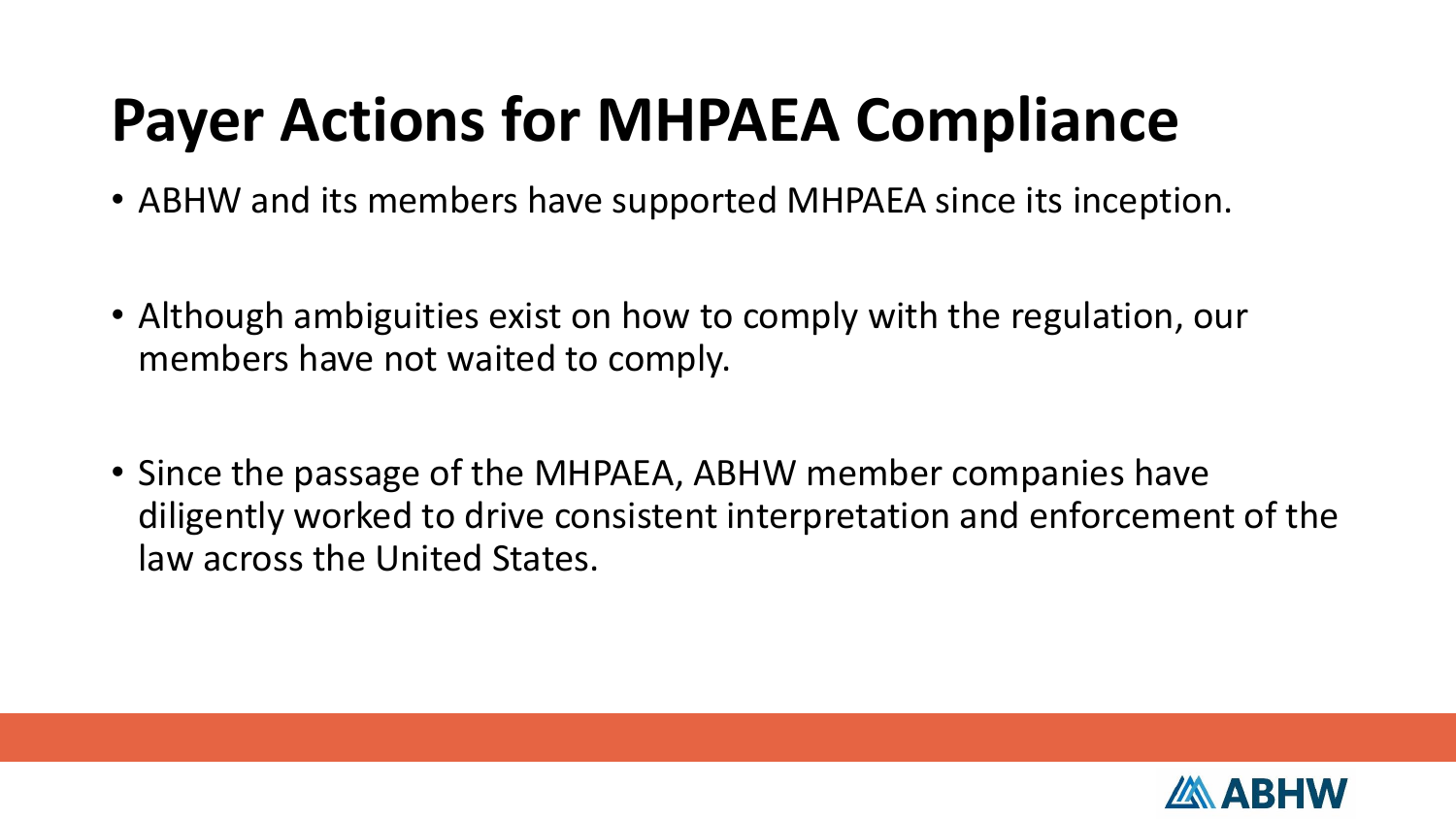#### **Payer Actions for MHPAEA Compliance con't.**

- Over the years our members have:
	- Improved access to behavioral health treatment, services, and providers;
	- Aligned behavioral health co-payments with medical visit co-pays;
	- Eliminated treatment limitations on the number of days of coverage for a condition, as well as financial limits on annual and lifetime dollar caps;
	- Adjusted prior authorization requirements for mental health and substance use disorder services so that they are comparable to those applied to medical benefits; and
	- Integrated medical, pharmacy, and behavioral health benefits to increase consumer engagement and reduce overall medical costs.

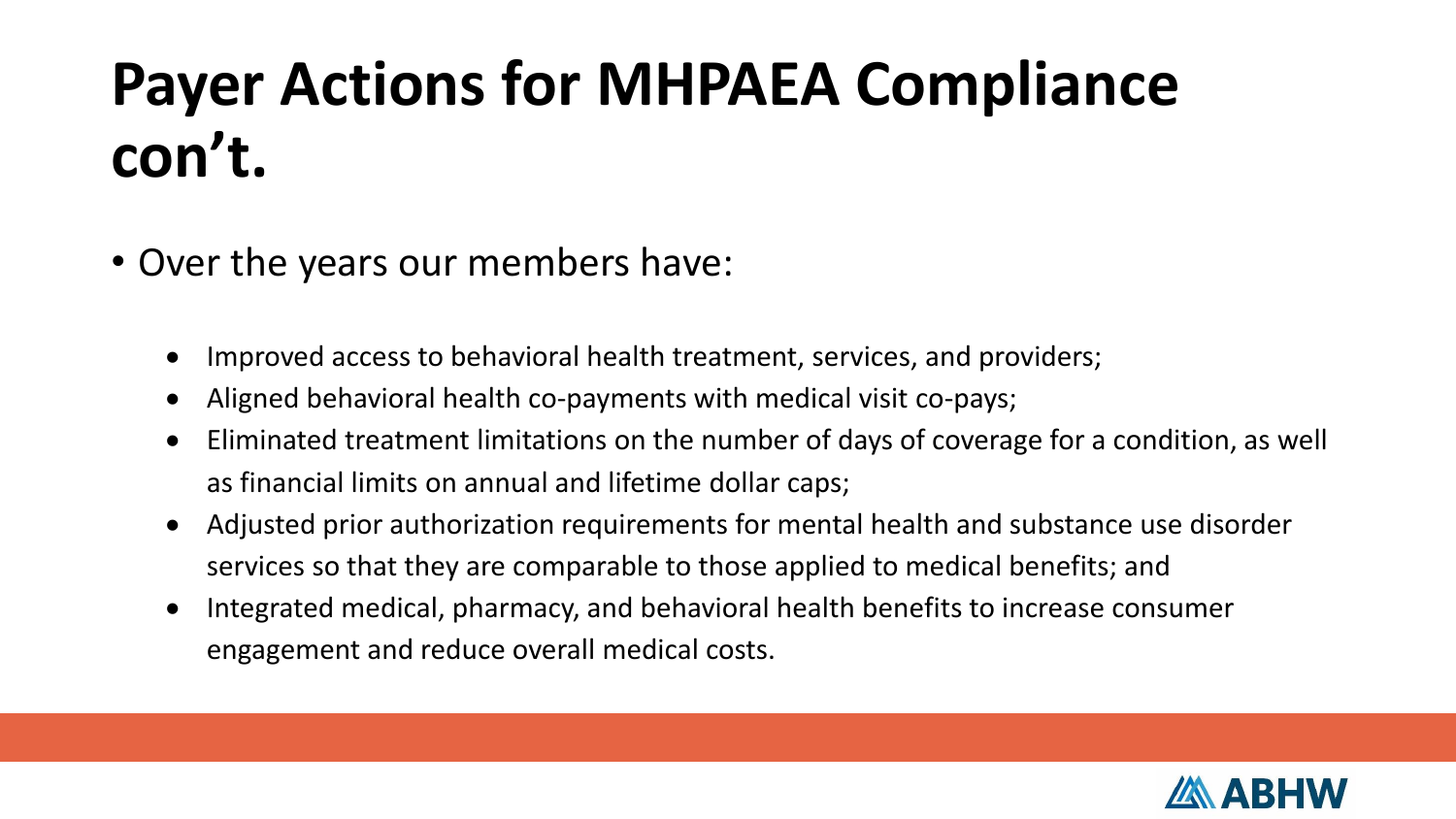#### **Consolidated Appropriations Act, 2021 (CAA)**

- Effective date: February 10, 2021.
- Require group health plans and health insurance issuers to make available to HHS, DOL, Treasury as well as state authorities a comparative analysis of NQTL compliance.
- Requires annual report to Congress.
- Adds "name and shame" provisions.
- Codifies a step-wise NQTL compliance approach contained in the DOL self-compliance tool, which was previously voluntary.

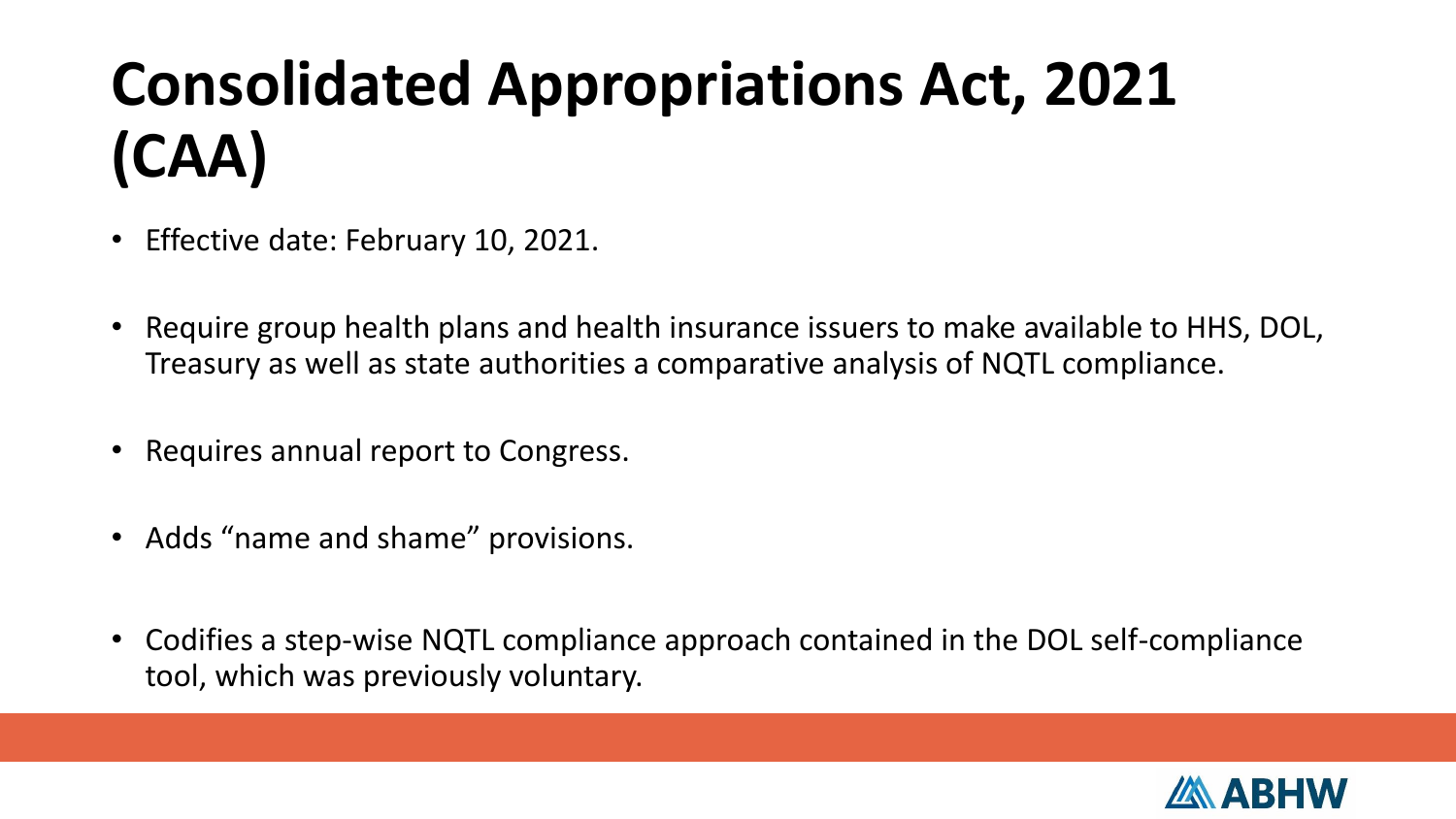#### **CAA, con't.**

- Comparative analyses should include detailed specific reasons showing that the processes, strategies, evidentiary standards used to develop NQTLs are comparable and applied no more stringently to MH/SUD benefits than to medical surgical benefits.
- Plans and insurers should be prepared to make available documents that support their comparative analyses and conclusions of their NQTL.
- If Departments determine that the plan or insurer is not compliant with the MHPAEA, following a 45-day corrective action period, the plans and insurers must notify all individuals enrolled in the plan or coverage that the coverage is determined to be noncompliant with MHPAEA.

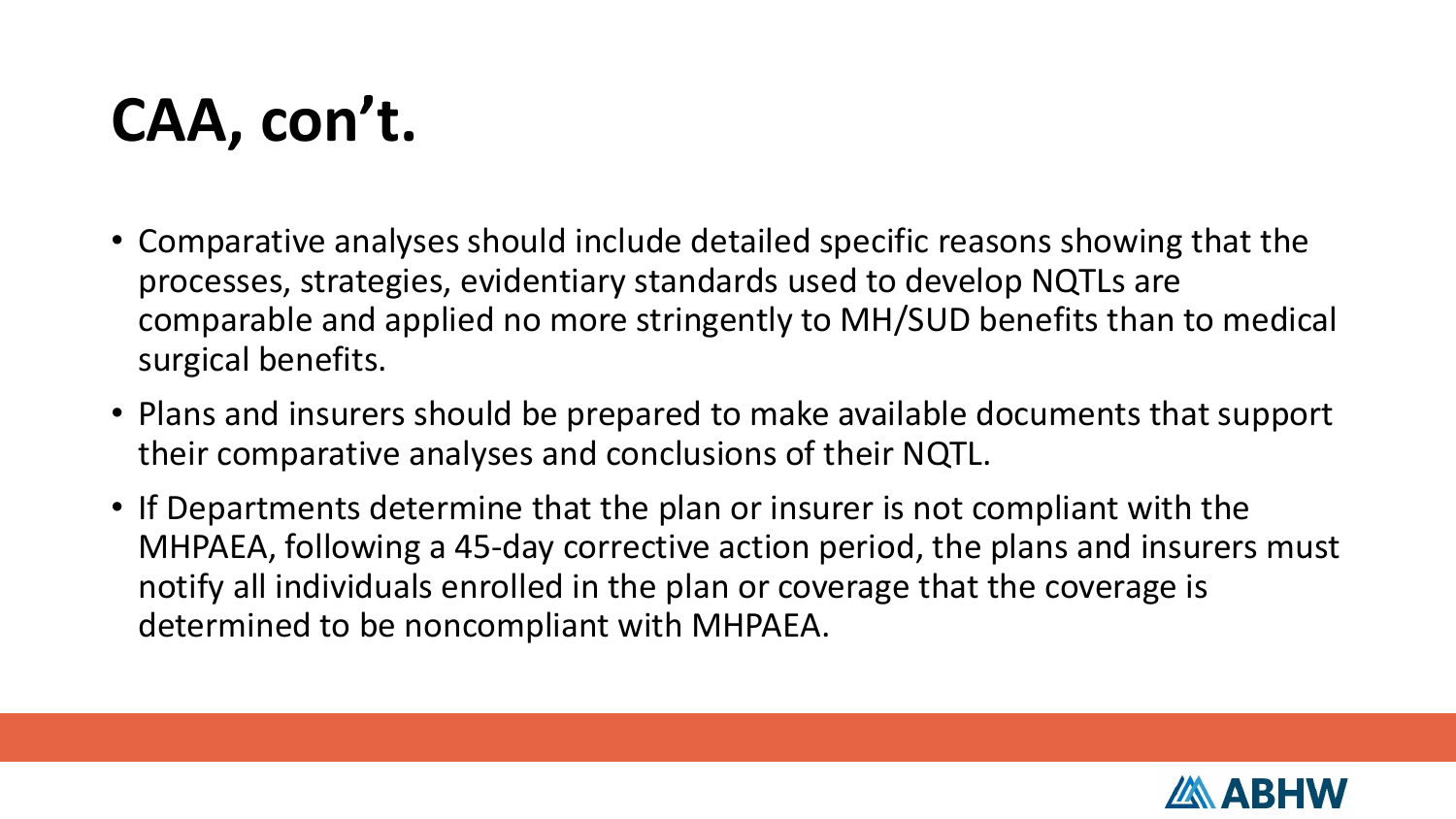#### **Regulatory Actions Pursuant to CAA**

- DOL, HHS, and Treasury subsequently issued guidance on the CAA mental health parity provisions in April 2021 in the form of frequently asked questions (FAQs). The FAQs:
	- Identify what is not sufficient
	- Clarify that supporting documentation is required
	- Identify NQTL focus areas for the short term
- FAQs are a step in the right direction but do not provide enough clarity to do a compliant analysis.

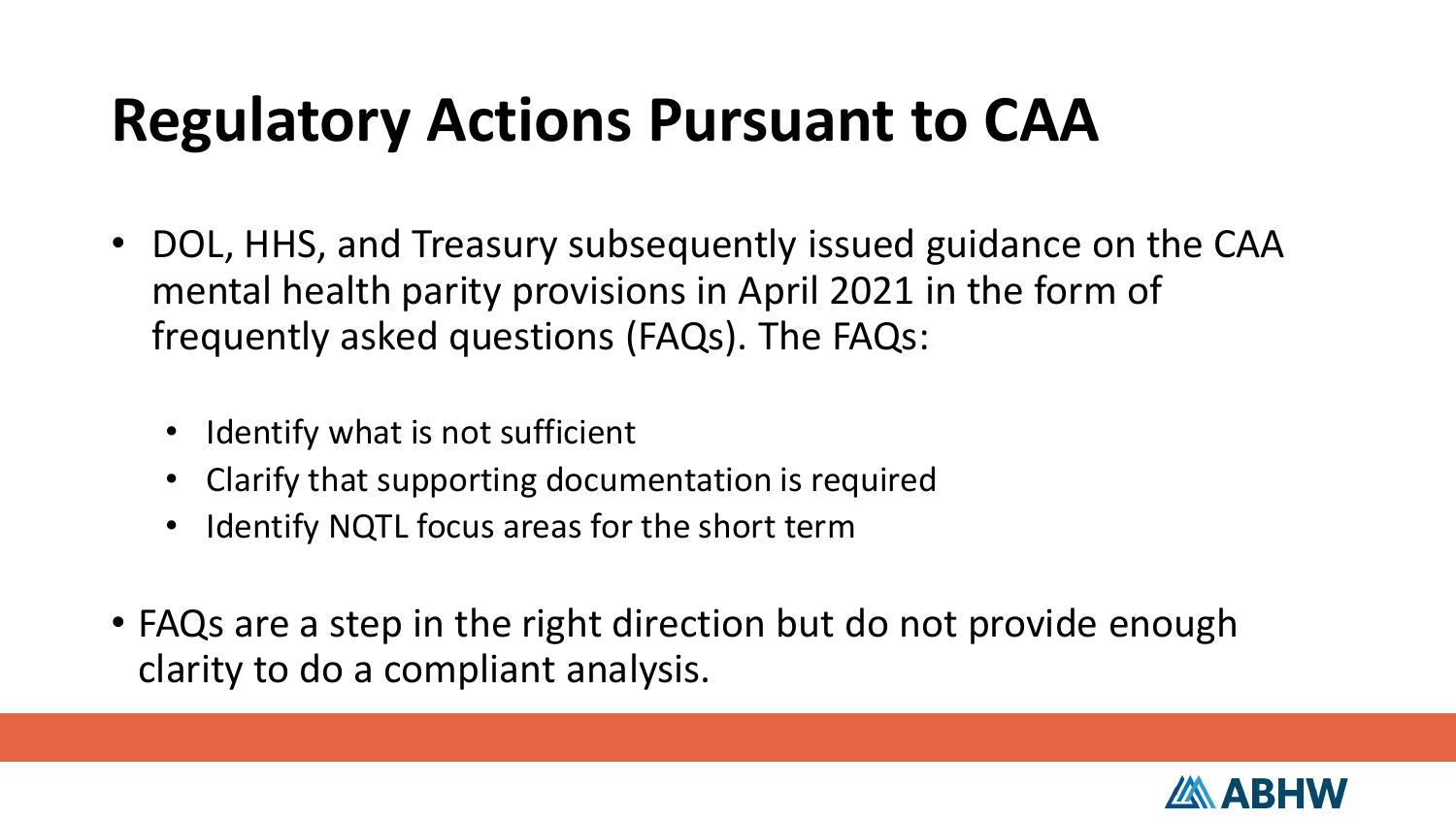#### **Payer Perspective on CAA and Subsequent FAQs**

- ABHW appreciates the high-level information in the FAQs, but more specificity is needed.
- Specifically, we asked for:
	- A set of core NQTLs
	- A comprehensive example for each core NQTL
	- Take actions to promote uniformity between state and federal regulators.

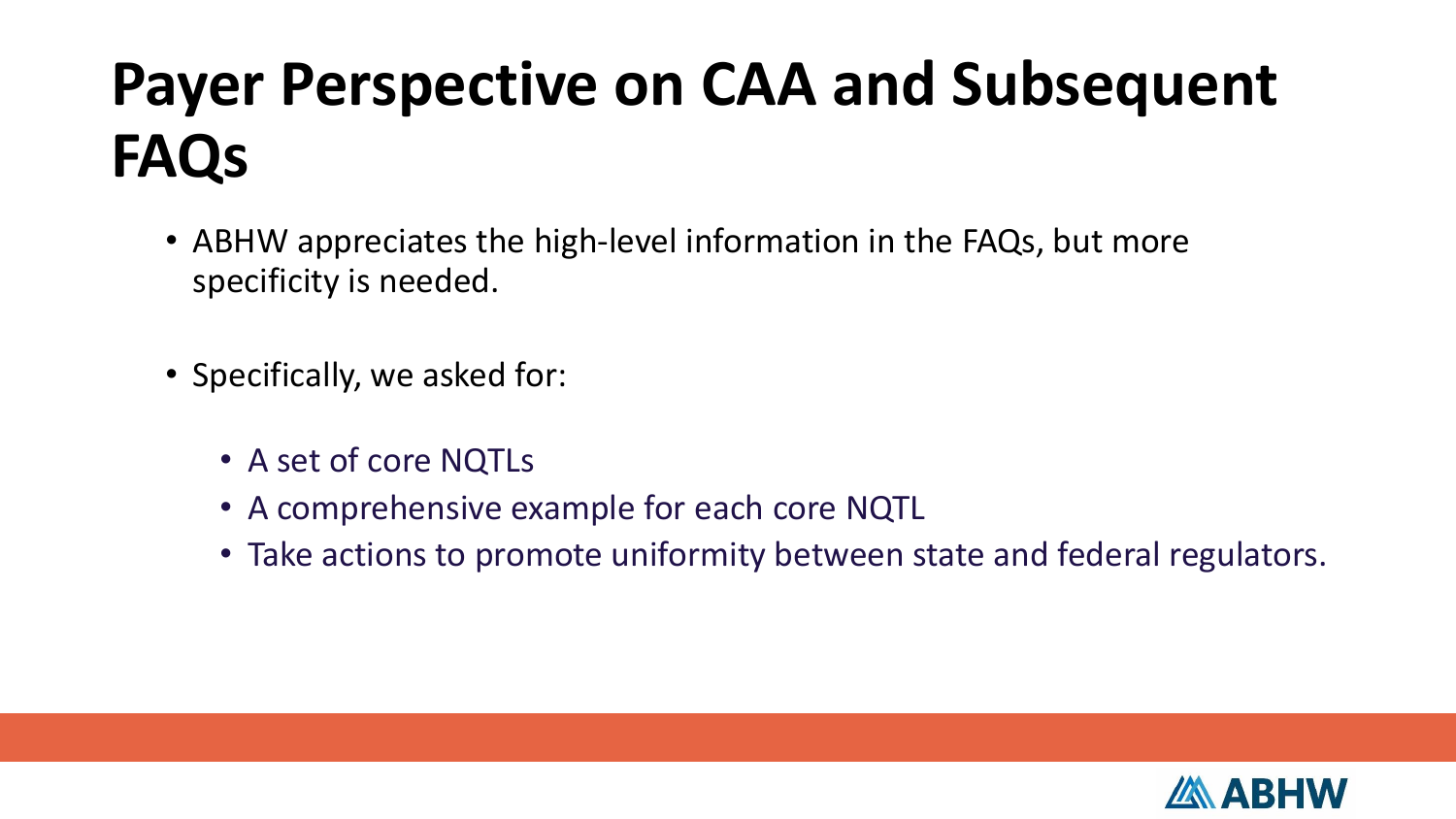#### **Payer Perspective on 2022 MHPAEA Report to Congress**

- Appreciate that regulators did not name any payers in this report as investigations are still underway.
- ABHW agrees with a number of DOL's findings related to substantive findings of noncompliance – considers these low hanging fruit.
- There is a distinction between substantive compliance vs. documentation of compliance.
- Significant ambiguity remains regarding the threshold of compliance.
- More guidance is needed on the appropriate scope and design of comparative analysis for NQTLs
- Look forward to working with regulators on the forthcoming NPRM.

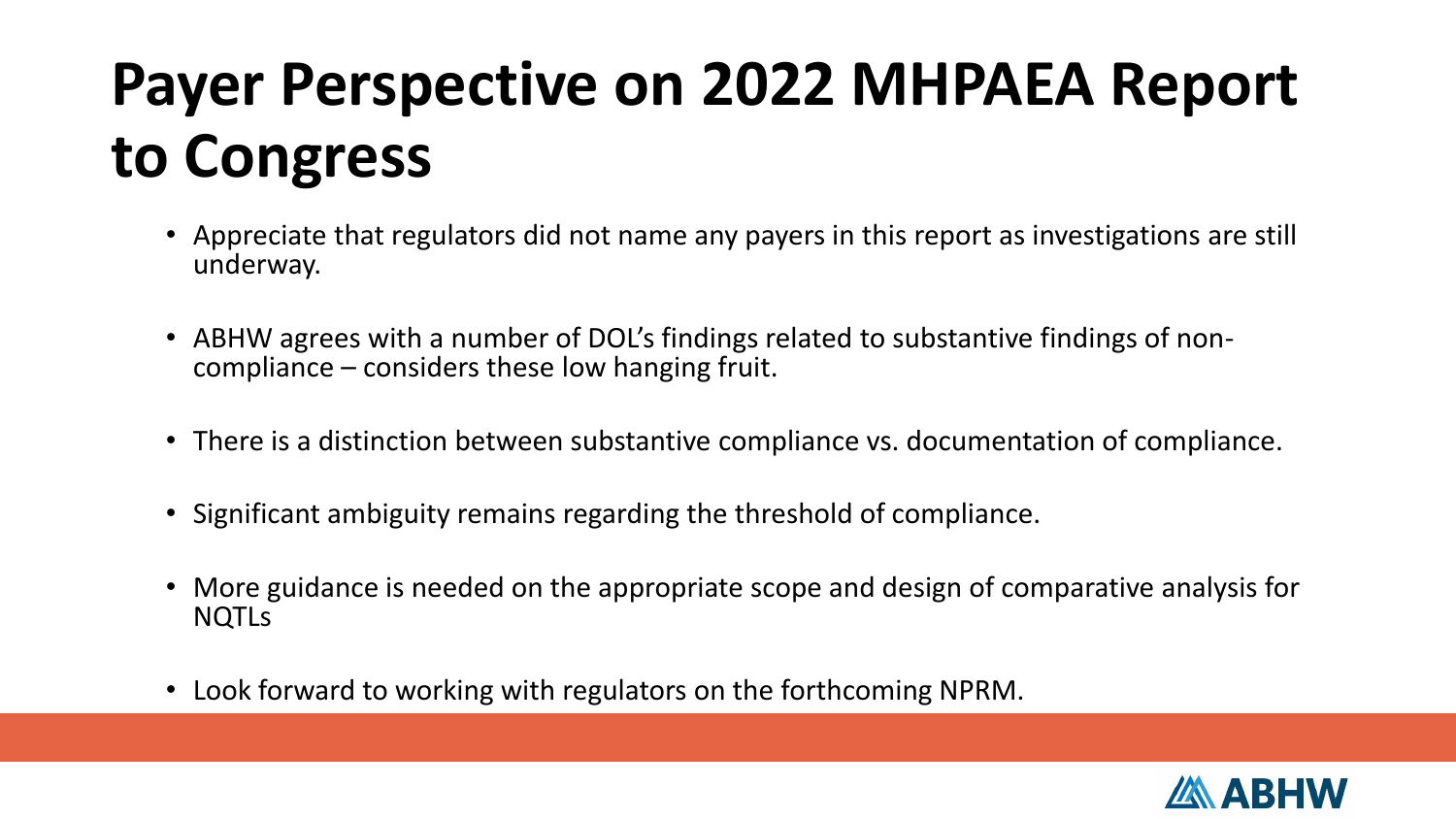#### **Proposed Next Steps for Better Compliance**

- Reiterate the need for core set of NQTLs, and an example for each.
- Develop guidance regarding threshold for compliance.
- Clearly define protocols and priorities for investigations.
- Establish an appeals process.
- Establish safe harbors.
- Promulgate guidance for States to ensure alignment with federal practices.
- Efforts to recognize that not every issue related to mental health services is a mental health parity issue.